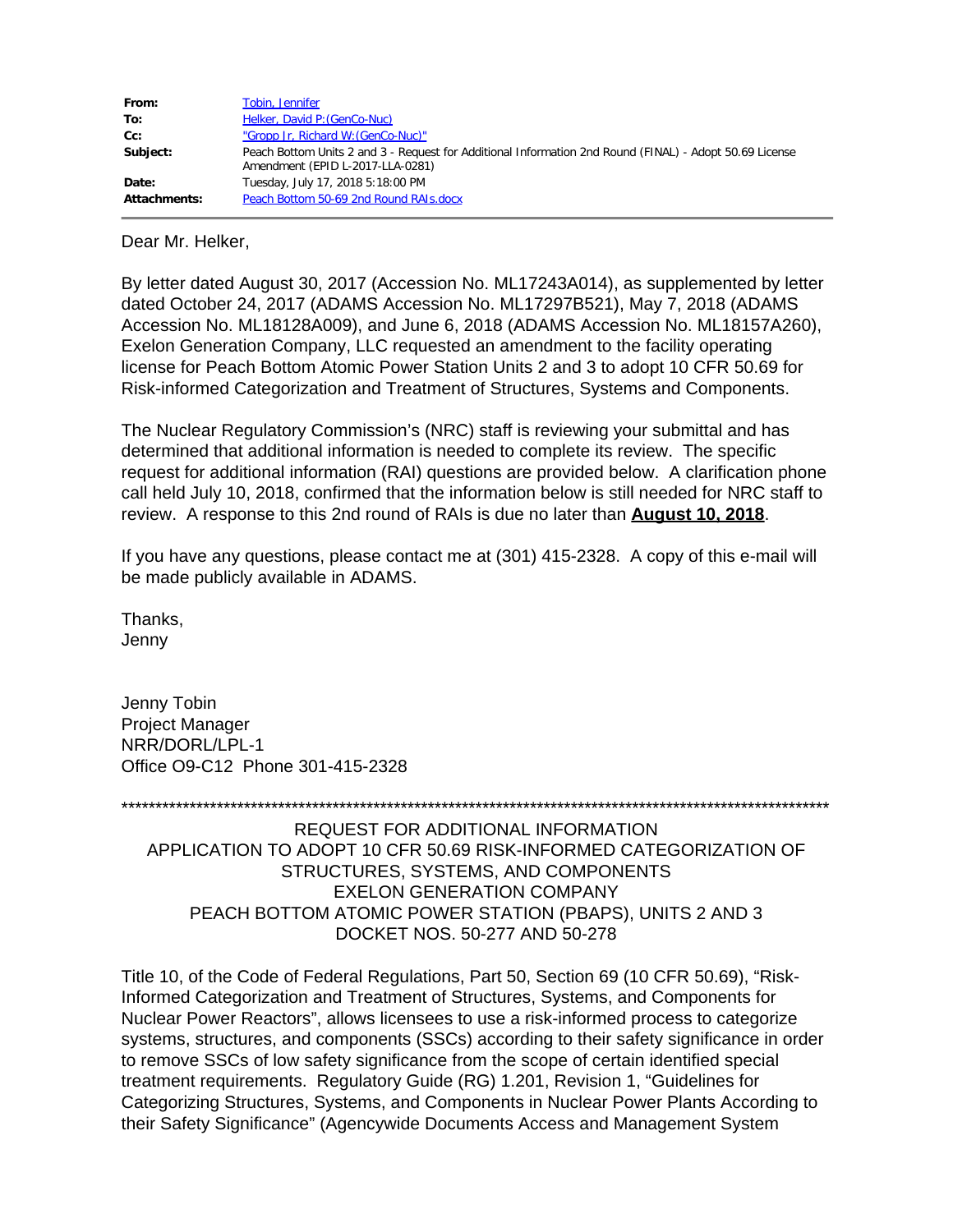(ADAMS) Accession No. ML061090627) endorses, with regulatory positions and clarifications, the Nuclear Energy Institute (NEI) guidance document NEI 00 04, Revision 0 "10 CFR 50.69 SSC Categorization Guideline", (ADAMS accession No. ML052910035) as one acceptable method for use in complying with the requirements in 10 CFR 50.69. Both RG 1.201 and NEI 00 04 cite RG 1.200, "An Approach for Determining the Technical Adequacy of Probabilistic Risk Assessment Results for Risk-Informed Activities," (ADAMS Accession No. ML040630078) which endorses industry consensus probabilistic risk assessment (PRA) standards, as the basis against which peer reviews evaluate the technical adequacy of a PRA. Revision 2 of RG 1.200 is available at ADAMS Accession No. ML090410014.

By letter dated August 30, 2017 (ADAMS Accession No. ML17243A014), as supplemented by letters dated October 24, 2017 (ADAMS Accession No. ML17297B521), May 7, 2018 (ADAMS Accession No. ML18128A009), and June 6, 2018 (ADAMS Accession No. ML18157A260), Exelon Generation Company, LLC (Exelon, the licensee) submitted a license amendment request (LAR) to adopt the regulation in 10 CFR 50.69 at the Peach Bottom Atomic Power Station (PBAPS), Units 2 and 3. Section 3.1.1 of the LAR states that Exelon will implement the risk categorization process of 10 CFR 50.69 in accordance with NEI 00 04, Revision 0, as endorsed by RG 1.201. However, the licensee's LAR as supplemented does not contain enough information for the Nuclear Regulatory Commission (NRC) staff to determine if the licensee has implemented the guidance in NEI 00 04, as endorsed by RG 1.201, appropriately as a means to demonstrate compliance with all of the requirements in 10 CFR 50.69. The following requests for additional information (RAIs) outline the specific issues and information needed to complete the NRC staff's review:

RAI 03.c.01 – Follow-up to Licensee Response to NRC RAI 03.c regarding Fire Modeling

The disposition to partially resolved Fact and Observation (F&O) 2012-1-40 states that detailed two-point fire modeling was not been performed for all risk significant scenarios but this treatment did not have a significant impact on the application. In RAI 03.c, the NRC staff requested that the licensee justify its statement that not fully resolving the F&O has a minimal impact on the application or to provide a mechanism that ensures that the twopoint fire modeling is applied to risk significant fire scenarios prior to implementing the 10 CFR 50.69 categorization process. The response to RAI 03.c states that this finding will be resolved prior to implementing 10 CFR 50.69. The licensee stated that "risk significant fire PRA scenarios capable of being modeled using a two-point modeling approach will be updated using a two (or more) point fire modeling approach" prior to implementation of the 50.69 process.

i. Explain what the phrase "capable of being modeled using a two-point modeling approach" means and what type of fire scenarios will not be modeled using this approach.

ii. Justify how supporting requirement (SR) FSS-C1 will be met at Capability Category (CC) II after the update is performed.

iii. If SR FSS-C1 will not be met at CC-II, justify why not using a two-point model for all risk significant scenarios has no impact on the application.

RAI 05.b.01 – Follow-up to Licensee Response to NRC RAI 05.b regarding Uncoordinated Breakers in the Fire PRA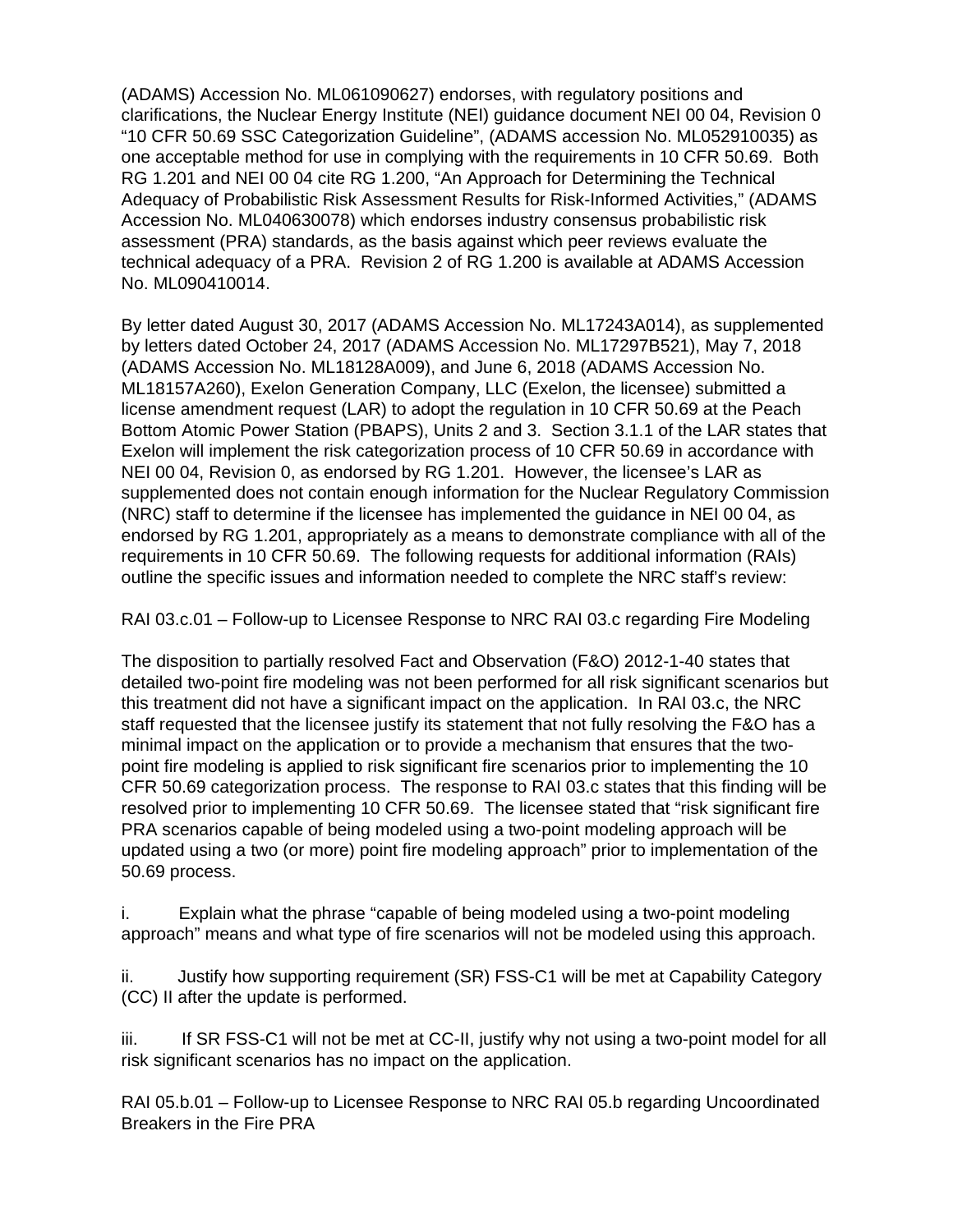The disposition to open F&O 2012-5-1 states that if the licensee identifies uncoordinated circuits, then the uncoordinated circuits will be modeled in the fire PRA. In RAI 05.b.ii, the NRC staff requested description of how modeling of uncoordinated circuits will be performed. The response to RAI 05.b proposed an implementation item stating that the uncoordinated circuits will be modelled or additional analysis will be performed to show that the circuits are coordinated. Confirm that any additional analysis performed to determine that circuits are coordinated will be performed in accordance with guidance in NUREG/CR-6850 on breaker coordination studies.

RAI 08.d.01 – Follow-up to Licensee Response to NRC RAI 08.d regarding the RCIC and HPCI Turbine Failure Probabilities

In RAI 08.d.ii the NRC staff requested the licensee to provide justification for the nominal failure probability assigned to the failure of the Reactor Core Isolation Cooling (RCIC) and High Pressure Coolant Injection (HPCI) turbines to run after passing liquid. The licensee's response to RAI 08.d states that failure of the HPCI and RCIC turbines to start were assigned a nominal value of 0.05 based on operator and system manager interviews, and based on engineering judgement. However, the licensee stated that the "HPCI and RCIC turbines are not specifically designed to continue running while passing liquid" and there was no industry failure data or valid testing under accident conditions cited in the RAI response. Provide the following:

i. A sensitivity study or other quantitative justification which demonstrates that the 10 CFR 50.69 categorization results are not sensitive to the assumed 0.05 failure probability. NOTE: The industry PRA standard ASME/ANS RA-Sa-2009 states that a reasonable alternative assumption is one that has broad acceptance within the technical community and for which the technical basis for consideration is at least as sound as that of the assumption being made. NUREG- 1855, "Guidance on the Treatment of Uncertainties Associated with PRAs in Risk-Informed Decision Making," Revision 1 (ML17062A466) states that for operating equipment reliability for which no specific calculations exist, an accepted conservative model assumption is to assign a failure probability of 1 for the equipment in question. Therefore, consistent with the above guidance, this sensitivity study should set the specific parameter of concern to a turbine failure probability to 1, or at a minimum, increase it by a factor of 10.

ii. Alternatively, propose a mechanism that removes credit for the 0.05 failure to start probability for HPCI and RCIC turbines in the internal event and fire PRAs prior to implementation of the 10 CFR 50.69 risk informed categorization process.

RAI 10.b.01 – Follow-up to Licensee Response to NRC RAI 10.b regarding External Flood Hazard Screening

In RAI 10.b, the NRC staff requested the licensee to identify any structures, systems or components (SSCs), passive and/or active, which are credited in the screening of external flood hazards. The licensee's response to RAI 10.b states that a recently issued NRC staff assessment of the Peach Bottom external flooding evaluation in a letter dated November 6, 2017 (ADAMS Accession No. ML17292B763) indicates that there are no SSCs credited in the screening of external flooding. In addition, the response states that either available physical margin exists or, where water ingress is expected, all external flood mechanisms